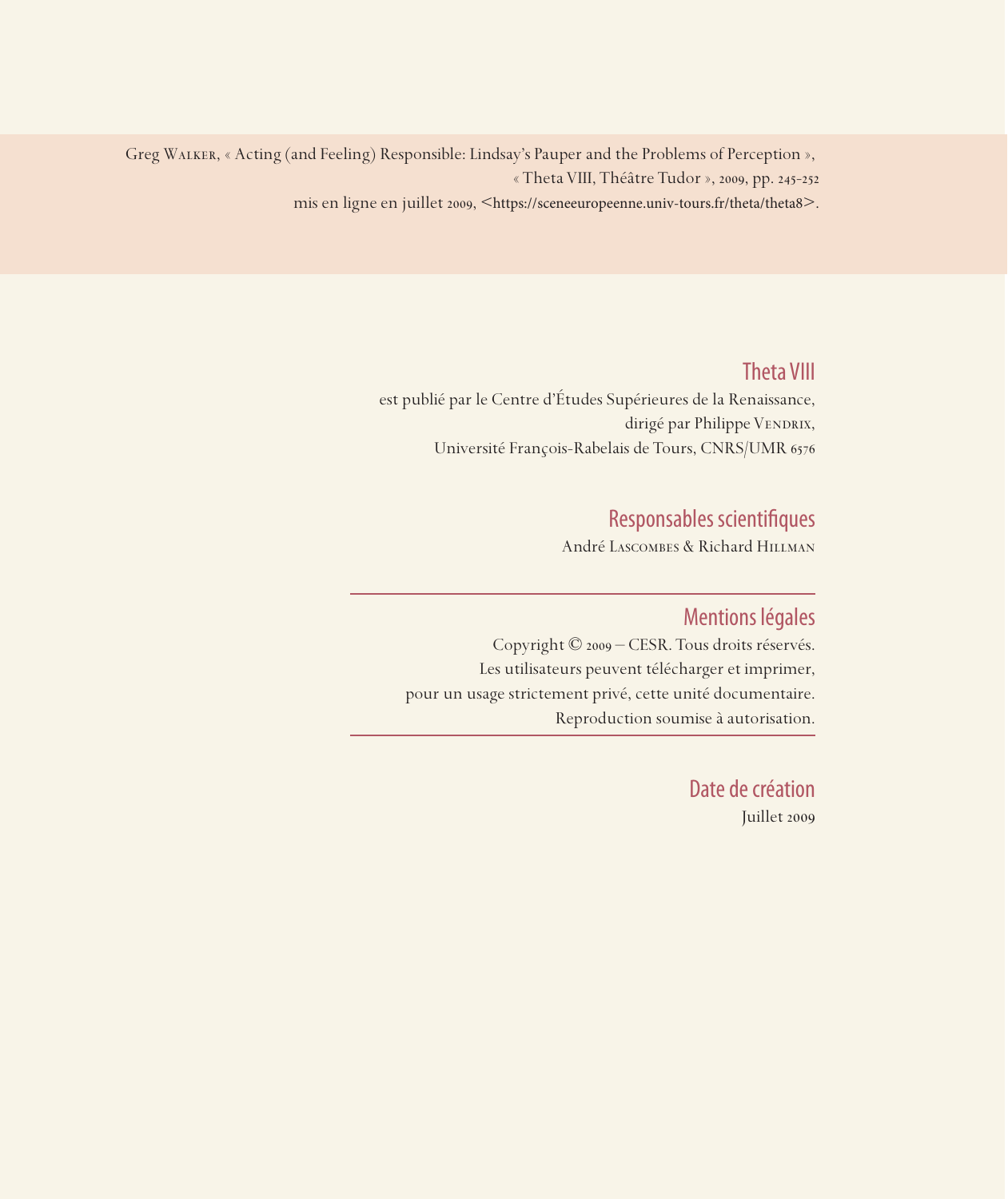Thêta VIII - Théâtre Tudor Greg WALKER | p. 245-252 CESR, Tours

# *Acting (and Feeling) Responsible: Lindsay's Pauper and the Problems of Perception*

Greg Walker University of Edinburgh

The aim of this brief paper is to examine, via a familiar dramatic example taken from the work of the Scottish poet and courtier, Sir David Lindsay, how what we see—or don't see—in early drama affects our judgement dramatic example taken from the work of the Scottish poet and courtier, Sir David Lindsay, how what we see—or don't see—in early drama affects our judgement (i.e., what we *believe*) in profound and deeply unsettling ways. But I also want to suggest that the themes of this volume seeing and believing—point up a deeper truth about early drama: its deep involvement of spectators—the *seers—*in the processes through which it creates its meanings.

Drama has always, of course, been a fundamentally collaborative process, in which writers, performers, spectators and the spaces in which performances occur all have their roles to play in the creation of the overall effects—and affects—of a production. But late medieval and early Tudor drama, I think, took this process a stage further than much of the repertoire of the modern theatre. Not only did the drama afford its audiences a remarkable range of emotional responses (in that respect it was the equal of the modern stage), but with those responses came an overt focus on audience responsibility for making sense of what was happening onstage. What Tudor spectators *saw*—and what they believed as a result—was thus foregrounded as a central part of the process of performance and reception: something overtly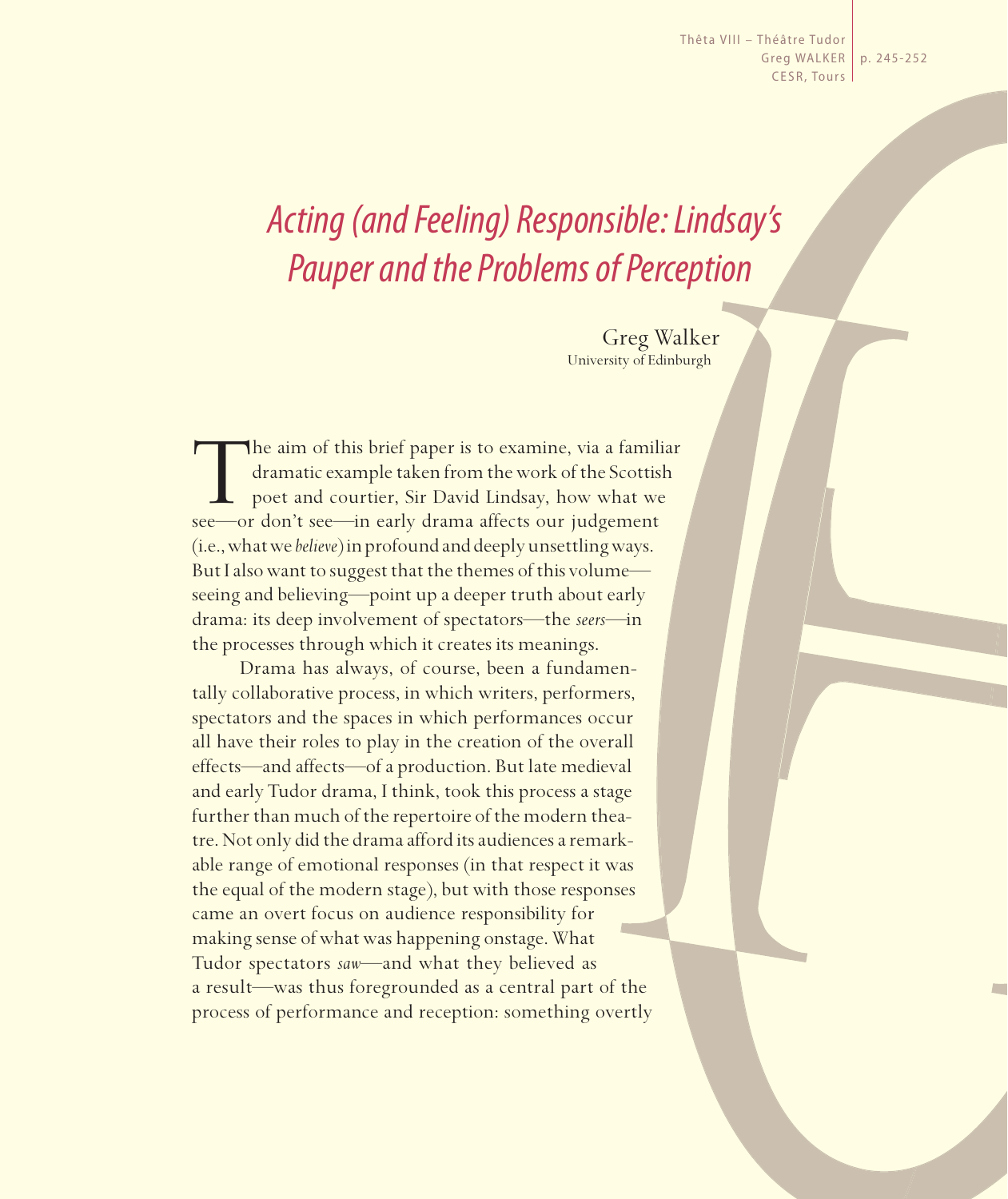acknowledged in the deep structures of the plays as part of their processes of meaning-creation.

As I have argued elsewhere, early drama did not seek to prompt *catharsis,* in the sense of an emotional journey completed during the performance.<sup>1</sup> It was not, that is, sufficient unto itself as a form. Rather, it aimed to initiate an emotional journey that would continue after the performance ended. And it did this as part of a fundamentally social process, its interests growing out of the communities that produced it, reflecting their agenda and preoccupations.

All performances, of course, seek to involve their audiences emotionally. Cicero, describing the aims and attributes of the ideal orator, claimed that he should learn to demonstrate, to delight, *and to move* his audience. But this desideratum applied especially powerfully to the types of performance central to early drama. It was the Passion plays' affective power, for example, that was identified in the fifteenth-century anti-theatrical tract, *The Tretise of Miraclis Pleyinge* as their most troubling and dangerous aspect. By evoking their audiences' pity for a mere show of suffering, the *Tretise* claimed, these plays stimulated audience emotions in bad faith, distracting simple, well-meaning folk from contemplation of their own real sins, and so thwarting God's will:

> Ofte syþis by siche myraclis pleying men and wymmen, seynge þe Passioun of Christ and Hise seyntis, ben movyd to compassion and devocion, wepynge bitere teris.… But þe wepyng þat falliþ to men and wymmen by þe siзte of siche myraclis pleyinge, as þei ben not principaly for þeire oune synnes, ne of þeire gode feiþ wiþinneforþe, but more of þeire siзt wiþouteforþ, is not allowable byfore God but more reprowable. (Walker, ed., p. 198)

But such criticism underestimates the subtle self-awareness of these plays. Early drama was not a detached, rational reflection on religious truth or the human condition; it was a deeply engaged emotional response to these things. It utilised and exploited the imperfect, often unpredictable, emotional dimensions to human experience even as it acknowledged their limitations; and it relied upon those very dimensions of human experience to achieve the full range of its own effects. The Mystery Plays and Moralities did not treat their spectators as passive recipients of knowledge; rather, they encouraged them to be active and responsive spectators—*witnesses* to what they saw in every sense of the word—and used that witness as part of their creative process.

1 See Walker, "Cultural Work". A number of the points made in the current essay are explored at greater length and with greater use of textual evidence in that chapter. Iam grateful to the editors for the opportunity to cite it here.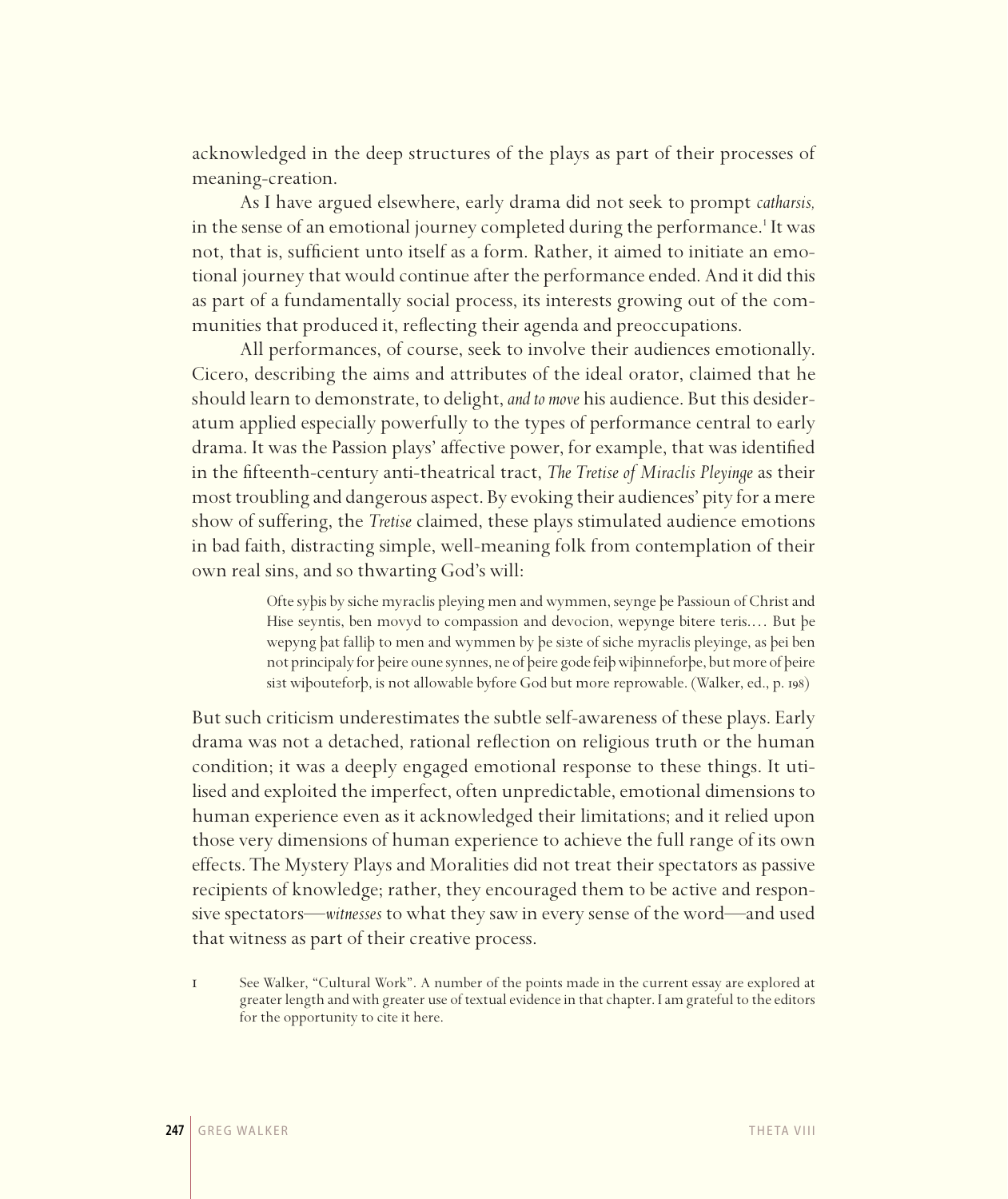A play is, of course, more than simply a rhetorical text divided among a number of speakers. Its essence lies in the dynamics of performance itself, in the unique range of emotional resonances created when actors perform before live audiences. When the circumstances of those performances were, as with early drama, not cordoned off from everyday life in a theatre but created in the very spaces in which everyday life was lived, the opportunities for such emotional engagement were particularly powerful. My chief example of how this might work in practice comes from Lindsay's magisterial drama, *Ane Satyre of the Thrie Estaitis*, a play performed before large, socially diverse audiences in the town of Cupar in Fife in 1552 and in Edinburgh in 1554. 2 Famously, during what initially appears to be an interval in the proceedings, while the principal characters are not in the acting area and the audience has been told to disperse for refreshments, a man dressed in ragged clothes steps out from the crowd into the playing place and begins to beg for alms, apparently threatening to disrupt the proceedings fatally. In response to this intrusion, the actor playing Diligence, the drama's herald and interlocutor figure, turns directly to the audience (and the civic officers among them in particular), accusing them of not maintaining "ane well keipit place",

> Quhen sic ane vilde begger carle may get entres. Fy on yow, officiars, that mends nocht thir failyies! I gif yow all till the Devill, baith Provost and bailyies. Without ye cum and chase this carle away, The Devill a word yeis get mair of our play! (ll. 1940-45)

The ragged man remains defiantly in the place, however, and responds to Diligence's attempts to remove him with insults and disobedience.

The man proves, of course, to be an actor playing the part of a beggar named Pauper, and his lines are all scripted, as are those of Diligence himself. But, in the brief period before the audience becomes aware of these facts, his apparent intrusion confronts each spectator (individually and collectively) with a fundamental question, and it asks them to respond, not as spectators at a play, but as themselves.

In performance the scene creates an instant of profound disorientation, a dramatic moment that seems at first to be one thing, yet proves to have been another, but which, for a brief time at least, is both together, or neither, leaving

<sup>2</sup> For further analysis of the scene in question, see Walker, "Spoiling the Play", and McGavin.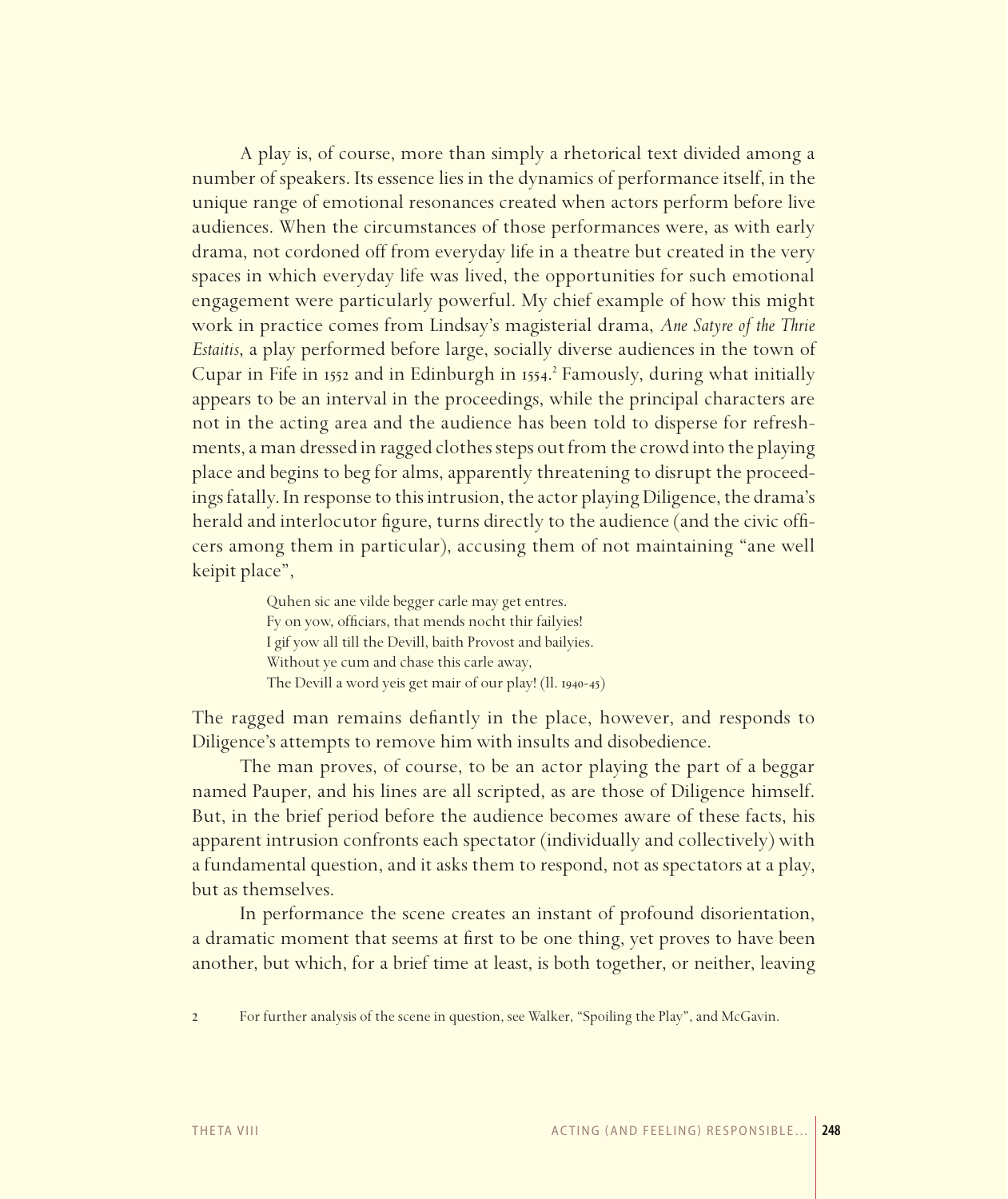audiences suspended in a moment of pure, dangerous possibility and forced to rely upon their own intellectual resources and moral values for guidance. And in that moment, seeing and believing are manipulated to profoundly unsettling effect.

For the duration of that period during which the audience is unsure of who or what he is—and what they are watching happening before them—Pauper threatens disturbingly to collapse the distinction between "actors' space" and "audience space", creating a liminal event poised uncomfortably between the two. If we, for a moment, imagine ourselves among those original spectators in Cupar or Edinburgh, how might we have reacted to Pauper's arrival in the acting space? What might we have thought, and more importantly what might we have *felt*? Suddenly, unexpectedly, someone has crossed the powerful divide between "us" and "them", audience space and stage space, and events seem about to go embarrassingly wrong for all concerned. At that moment we would all, quite suddenly, become participants in something apparently spontaneous and unpredictable—an event taking place in real time in which we are personally involved. In that instant we are not just spectators any longer but also our everyday selves: citizens, neighbours, members of a community, perhaps even one of the civic officials, the "Provost and bailyes", whom Diligence identifies as personally "to blame" for the intrusion. And the acting space itself stops being a space set apart; it too steps out of role, as it were, and threatens to become part of our own world again, a realm in which the "normal" rules of courtesy and social deference, law and order, apply. Unsure of both our/their own role and the nature of the space we/they inhabit, each spectator is prompted to look at Pauper and ask themselves, "is he one of them or one of us?", and, "if he is one of us, what is he doing onstage?". At that moment the awful prospect arises that it is actually *we* who are responsible for Pauper, and not the actors: one of *our* number is threatening to spoil the play, and it is down to us to do something about it.

In that moment of realisation, "social responsibility" becomes an immediate and *felt* issue for each audience member individually, rather than just a "theme" of the play, something to be looked at and thought about in the relative comfort of personal detachment. What is be done about the plight of the rural poor is a recurring issue in Lindsay's play, but nowhere is it addressed more insistently or powerfully than here, at a point, paradoxically, when the play does not seem to be securely identifiable as a play at all. Suddenly we feel—and thus we *are*—responsible for something that is happening "onstage", and each of us might react in a different way. In this moment, Lindsay's "Interlude" (the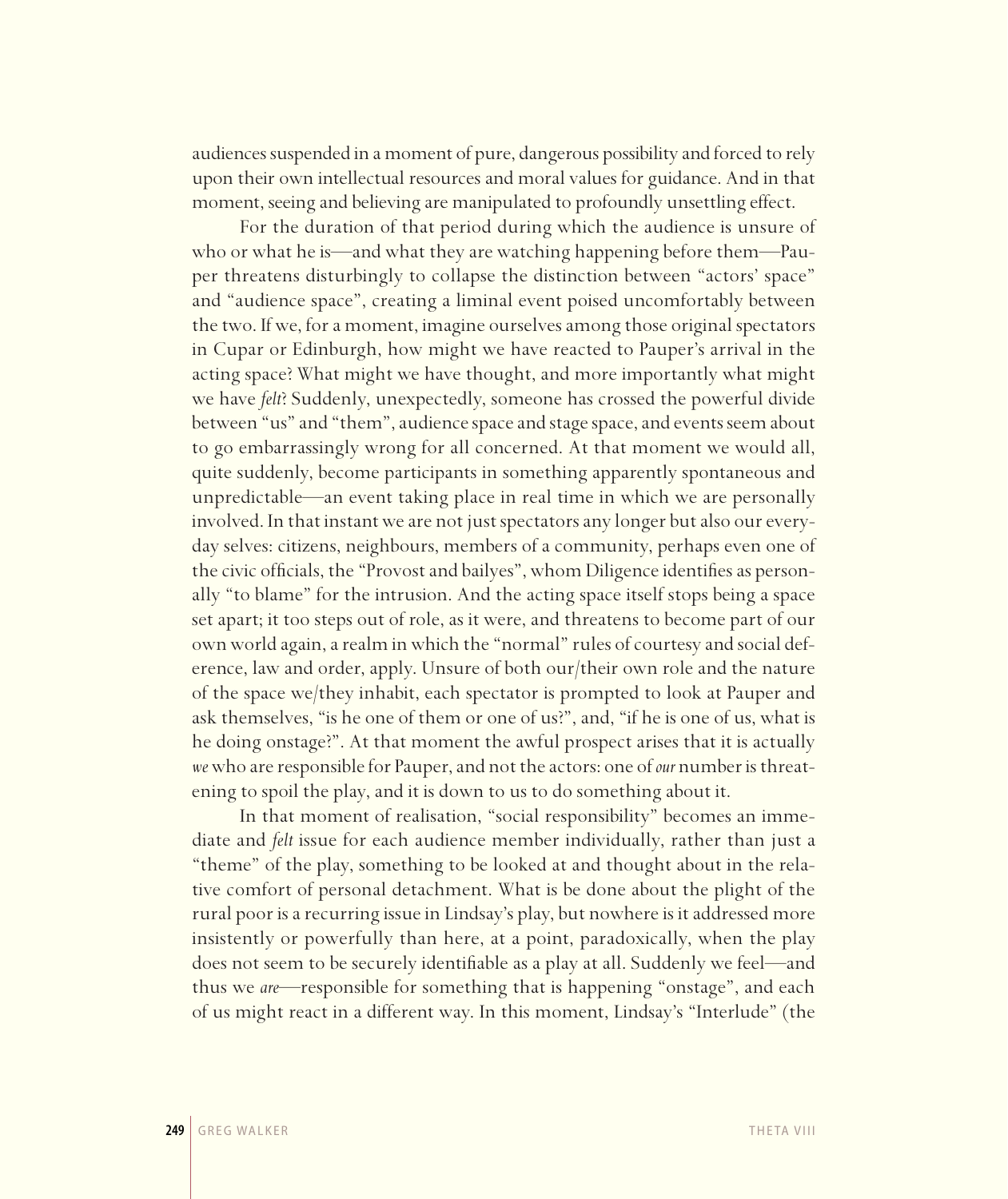punning, ambivalent term used in the surviving text to identify the scene) offers a telling example of the cultural work of early drama in general: a striking instance of its capacity to address its audiences on an intensely personal, affective (even visceral) level, provoking equally personal and *affected* responses ("Oh my God, what should I do?"). If this is didactic theatre, it is so in a special, heavily marked sense, for which the words "didactic" or "educational" seem hardly sufficient. A scene like this teaches us on the level of felt experience as well as imparting lore or knowledge.

Critics have quite rightly drawn attention to the capacity of early drama, and of the medieval biblical plays especially, to present religious events and doctrinal truths through spectacle and stage picture, on the principle of "behold and believe!"—not so much representing the events of the Passion, as performing them afresh for each new generation of believers to witness. But we should not lose sight of the emotive dimension to this process. In scenes such as the entrance of Lindsay's Pauper, the action implies not just "behold and believe", but "watch, listen, and *feel* the truth of this". A spectator was thus not simply *shown* a performance but engaged by it. All of the physical senses, and all of the modes of communal life (social, moral, spiritual) were to differing degrees appealed to, stimulated, affronted, teased, and provoked by dramas such as these; and their responses cannot always be predicted.

Creating a sense of moral and social responsibility was thus a key element of early drama's cultural work. The Pauper episode in Lindsay's *Satyre* represents it in a stark and immediate form, but it is implicit throughout the surviving canon. Early drama was and is always drama to some purpose beyond mere education or entertainment. It raises questions of (and issues challenges to) its audiences and patrons, and of those scholars who seek to understand and describe it. And each spectator might react to that challenge in a different way. The complex, often unpredictable reactions that take place in different spectators as they attempt to reconcile what they see—or what they think they are seeing—with what they believe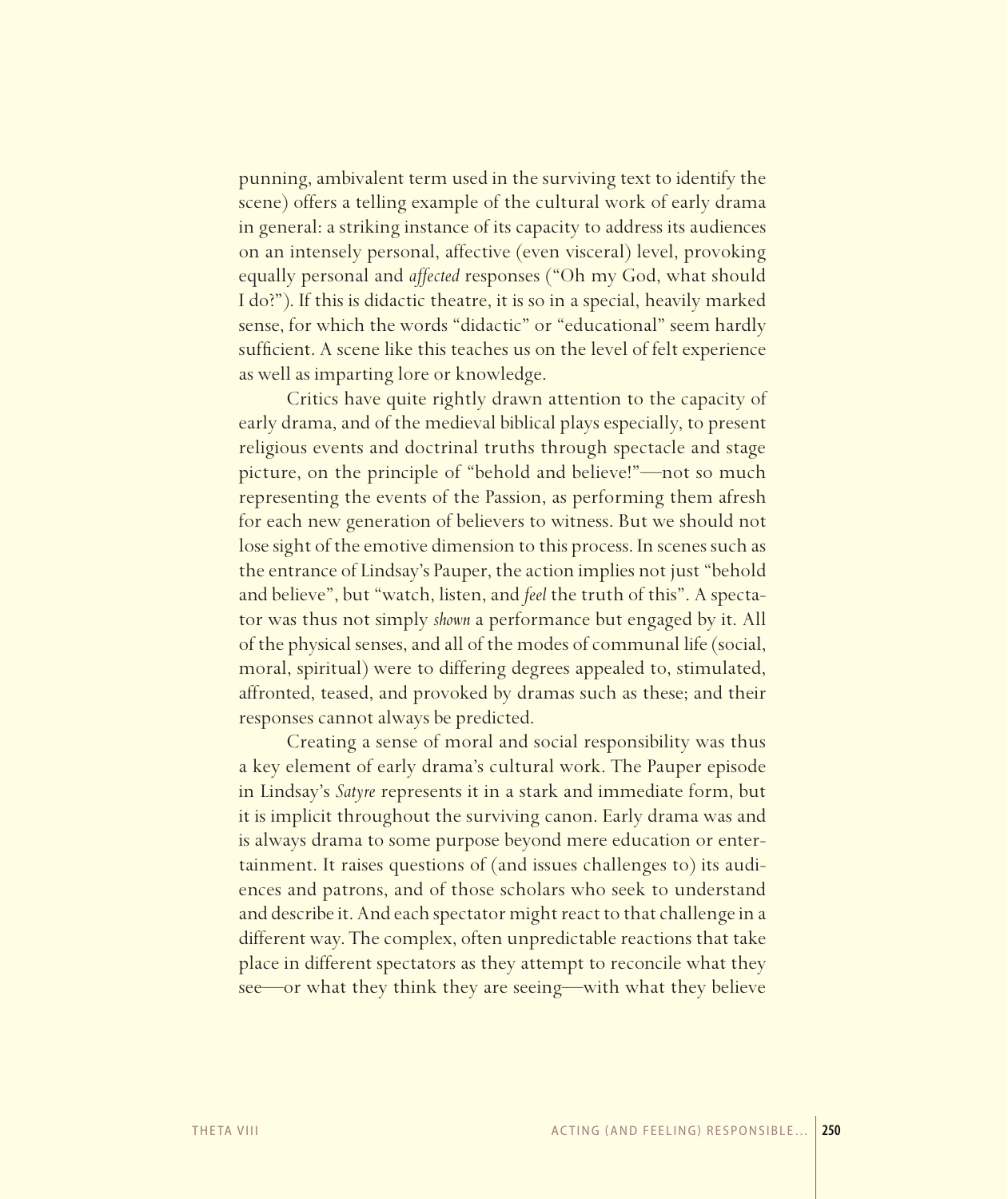(about themselves, their world, and their responsibilities within it) create equally complex and unpredictable effects. And the fact that this process takes place in the special, intensely marked real time of a performance makes the experience all the more volatile and powerful. Such is the special power of the early theatre as both an artistic and a socio-political phenomenon.